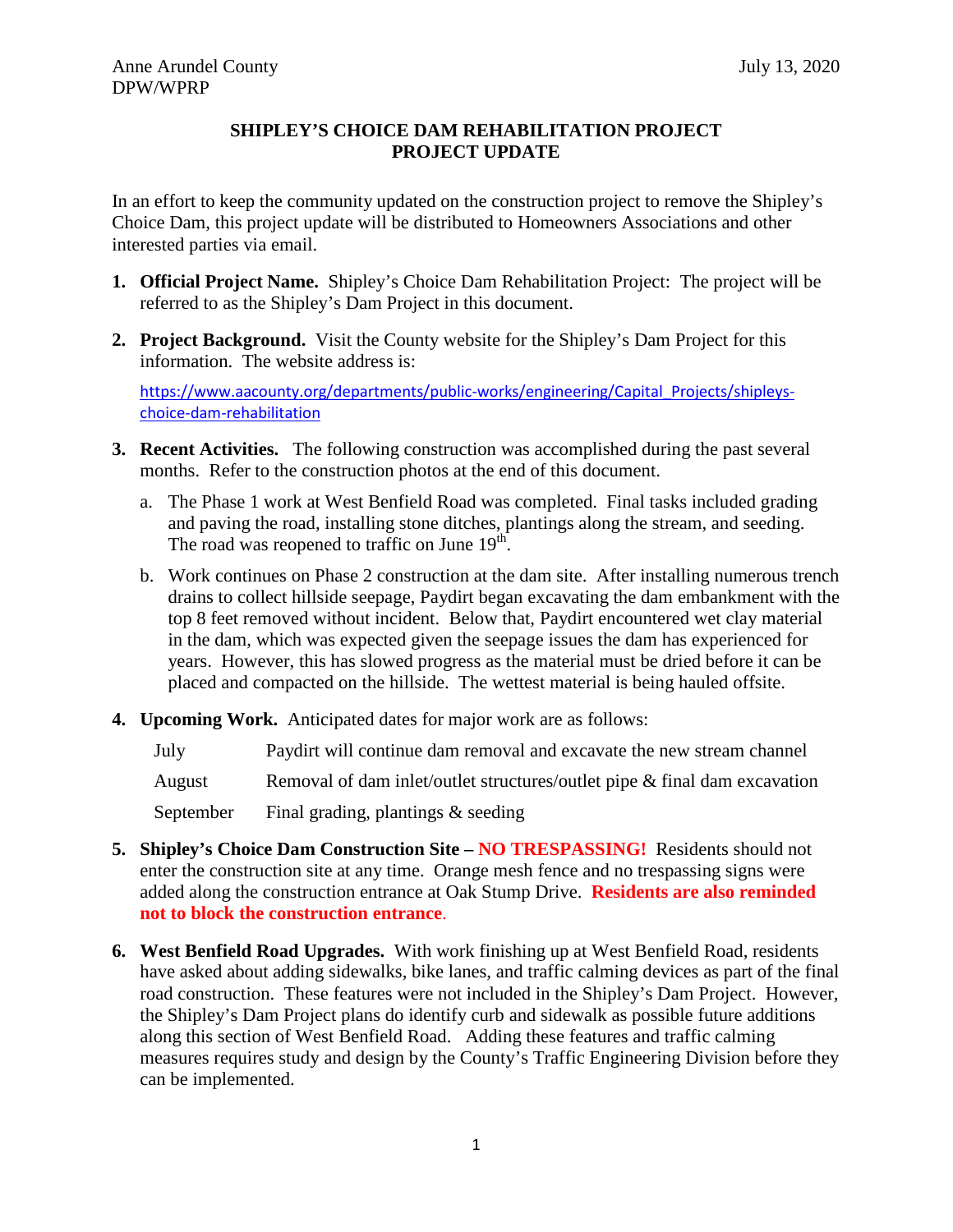A conference call is scheduled on July  $21<sup>st</sup>$  between the County and HOA/Neighborhood reps to discuss possible upgrades and safety features for West Benfield Road. A meeting summary will be included in the next Shipley's Dam Project Update.

**7. North Fork Bear Branch Stream Restoration.** This project includes the restoration of 3600 linear feet of stream and the retrofit/decommissioning of BMP 4449, a stormwater management embankment/pipe just west of Rustling Oaks Drive and Fawn Haven Court. The project area extends from Benfield Boulevard upstream to Red Birch Road.

Engineering Consultant Brown and Caldwell completed the 30% project design. The County will soon award a contract to another Consultant to complete the design and contract documents for the project. With the change in consultants, it is now anticipated that construction will begin in 2023.

A community meeting will be scheduled in the future to discuss the project design and solicit comments from the community.

If you have questions or comments regarding the Shipley's Dam Project or this Monthly Update, please contact the undersigned.

# **Larry R. Mathena, Jr. PMP**

Project Manager Anne Arundel County, Dept. of Public Works Watershed Protection & Restoration Program Ph: 410-222-7908 Email: [pwmath00@aacounty.org](mailto:pwmath00@aacounty.org)